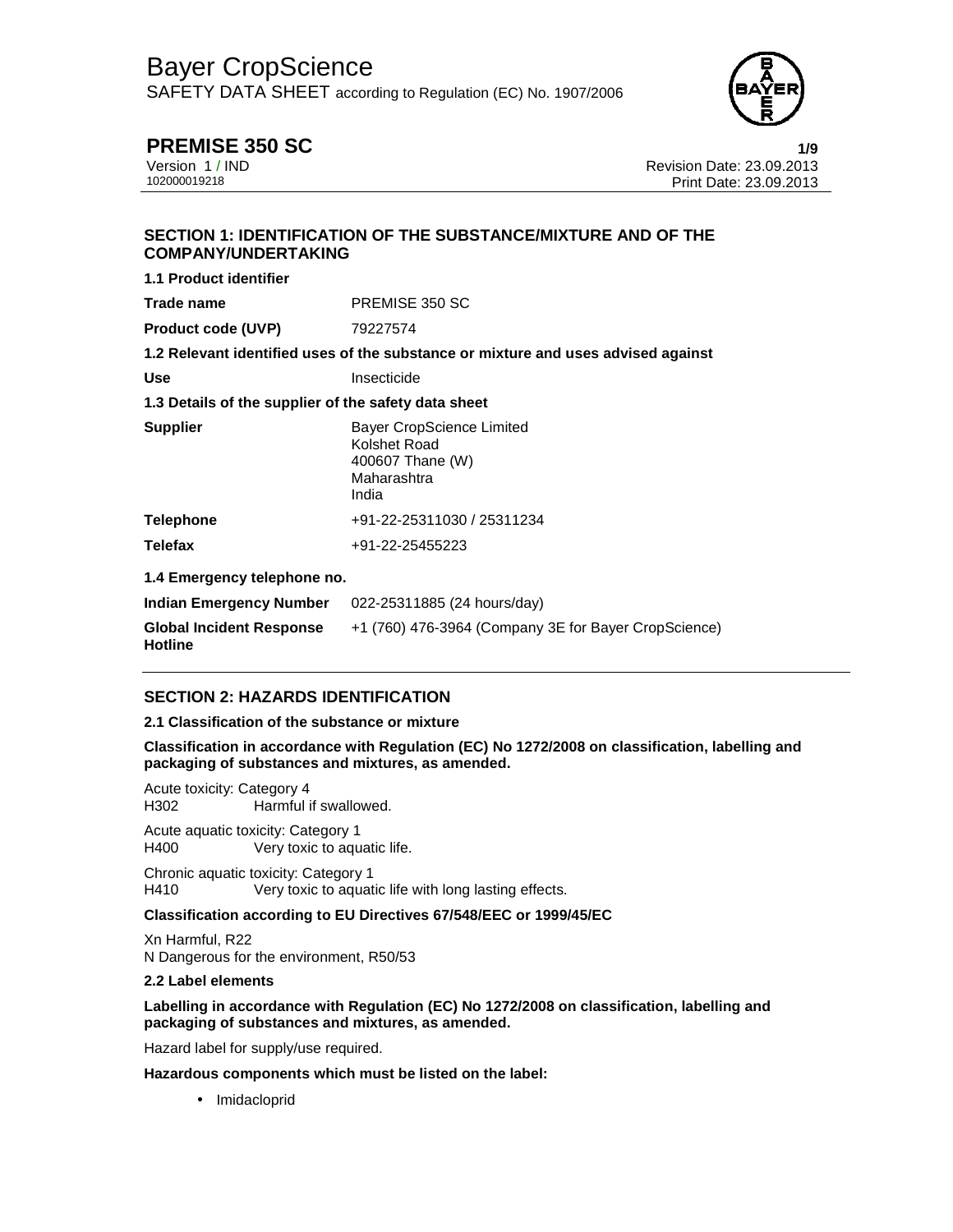SAFETY DATA SHEET according to Regulation (EC) No. 1907/2006



# **PREMISE 350 SC 2/9**

Version 1 / IND Revision Date: 23.09.2013 Print Date: 23.09.2013



**Signal word:** Warning

#### **Hazard statements**

| H <sub>302</sub> | Harmful if swallowed.                                                                |
|------------------|--------------------------------------------------------------------------------------|
| H410             | Very toxic to aquatic life with long lasting effects.                                |
| EUH401           | To avoid risks to human health and the environment, comply with the instructions for |
|                  | use.                                                                                 |

#### **Precautionary statements**

| P280 | Wear protective gloves/protective clothing/eye protection/face protection.             |
|------|----------------------------------------------------------------------------------------|
|      | P301 + P312 IF SWALLOWED: Call a POISON CENTER or doctor/physician if you feel unwell. |
| P501 | Dispose of contents/container in accordance with local regulation.                     |

#### **2.3 Other hazards**

No other hazards known.

# **SECTION 3: COMPOSITION/INFORMATION ON INGREDIENTS**

#### **3.2 Mixtures**

#### **Chemical nature**

Suspension concentrate (=flowable concentrate)(SC) Imidacloprid 350 g/l

### **Hazardous components**

R-phrase(s) according to EC directive 67/548/EEC Hazard statements according to Regulation (EC) No. 1907/2006

| <b>Name</b>  | CAS-No./                   | <b>Classification</b>             |                                                                        | Conc. $[\%]$ |
|--------------|----------------------------|-----------------------------------|------------------------------------------------------------------------|--------------|
|              | EC-No.                     | <b>EC Directive</b><br>67/548/EEC | <b>Regulation (EC) No</b><br>1272/2008                                 |              |
| Imidacloprid | 138261-41-3<br>428-040-8   | Xn: R22<br>N; R50/53              | Acute Tox. 4, H302<br>Aquatic Acute 1, H400<br>Aquatic Chronic 1, H410 | 30.50        |
| Glycerine    | $56 - 81 - 5$<br>200-289-5 | Not classified                    | Not classified                                                         | > 1.00       |

### **Further information**

| Imidacioprid | л - 1<br>ハ<br>.<br>`<br>⊍∪∽ | (acute)<br>M-<br>Factor. |
|--------------|-----------------------------|--------------------------|
|              |                             |                          |

Substances which do not meet the classification criteria according to Directive 67/548/EEC as amended:

Glycerine (56-81-5): Substance with an EU indicative Occupational Exposure Limit value (OEL) below the threshold value for reporting.

For the full text of the R-phrases/ Hazard statements mentioned in this Section, see Section 16.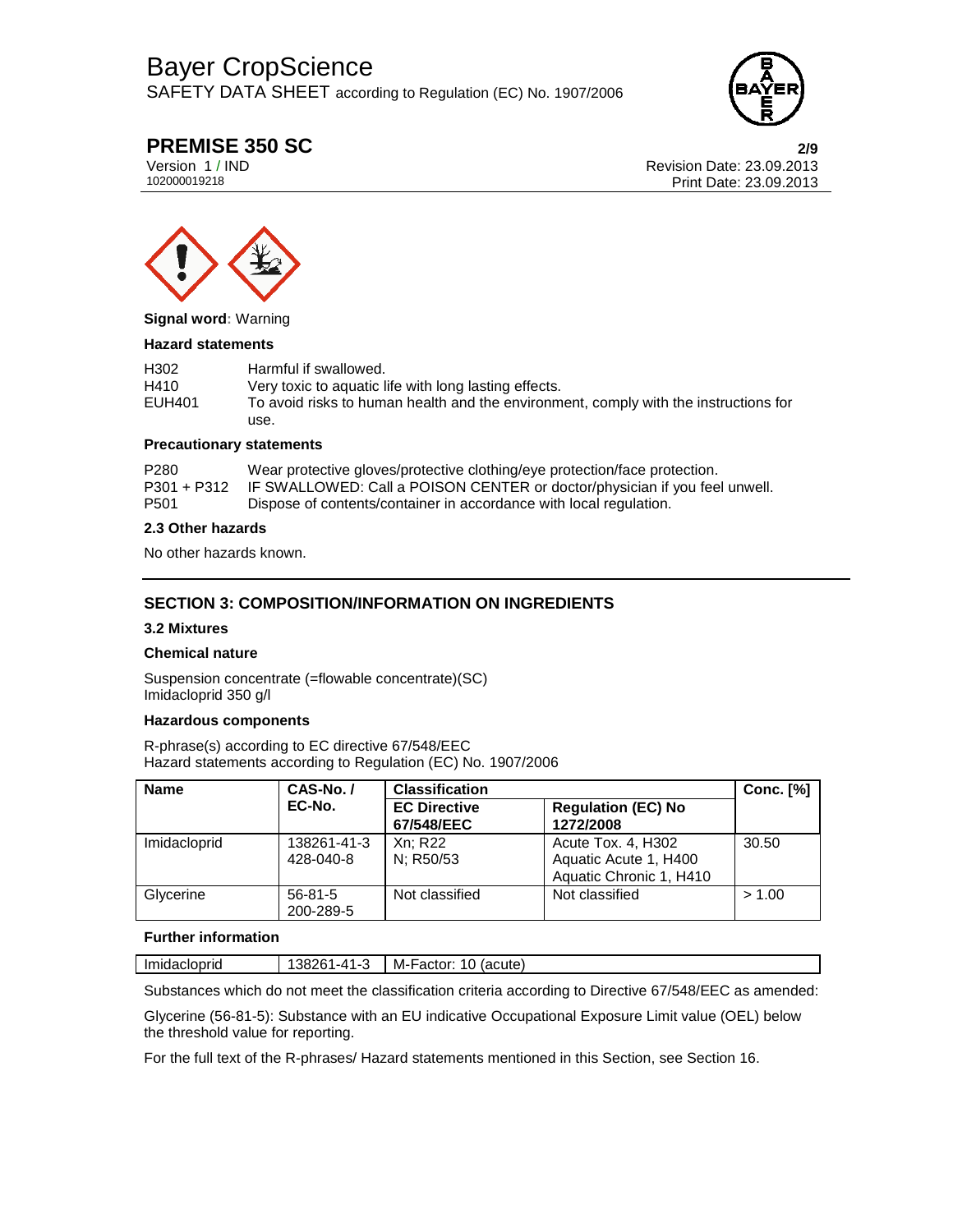SAFETY DATA SHEET according to Regulation (EC) No. 1907/2006



**PREMISE 350 SC** 3/9<br>Version 1/IND 3/9 Version 1 / IND Revision Date: 23.09.2013 Print Date: 23.09.2013

# **SECTION 4: FIRST AID MEASURES**

| 4.1 Description of first aid measures                                          |                                                                                                                                                                                                                                                                                                                                                        |  |
|--------------------------------------------------------------------------------|--------------------------------------------------------------------------------------------------------------------------------------------------------------------------------------------------------------------------------------------------------------------------------------------------------------------------------------------------------|--|
| <b>General advice</b>                                                          | Move out of dangerous area. Place and transport victim in stable<br>position (lying sideways). Remove contaminated clothing immediately<br>and dispose of safely.                                                                                                                                                                                      |  |
| <b>Skin contact</b>                                                            | Wash off thoroughly with plenty of soap and water, if available with<br>polyethyleneglycol 400, subsequently rinse with water. If symptoms<br>persist, call a physician.                                                                                                                                                                               |  |
| Eye contact                                                                    | Rinse immediately with plenty of water, also under the eyelids, for at<br>least 15 minutes. Remove contact lenses, if present, after the first 5<br>minutes, then continue rinsing eye. Get medical attention if irritation<br>develops and persists.                                                                                                  |  |
| Ingestion                                                                      | Call a physician or poison control center immediately. Rinse mouth.<br>Induce vomiting only, if: 1. patient is fully conscious, 2. medical aid is not<br>readily available, 3. a significant amount (more than a mouthful) has<br>been ingested and 4. time since ingestion is less than 1 hour. (Vomit<br>should not get into the respiratory tract.) |  |
|                                                                                | 4.2 Most important symptoms and effects, both acute and delayed                                                                                                                                                                                                                                                                                        |  |
| <b>Symptoms</b>                                                                | If large amounts are ingested, the following symptoms may occur:                                                                                                                                                                                                                                                                                       |  |
|                                                                                | Nausea, Vomiting, Abdominal pain, Dizziness                                                                                                                                                                                                                                                                                                            |  |
|                                                                                | Symptoms and hazards refer to effects observed after intake of<br>significant amounts of the active ingredient(s).                                                                                                                                                                                                                                     |  |
| 4.3 Indication of any immediate medical attention and special treatment needed |                                                                                                                                                                                                                                                                                                                                                        |  |
| <b>Treatment</b>                                                               | Treat symptomatically. Monitor: respiratory and cardiac functions. In<br>case of ingestion gastric lavage should be considered in cases of<br>significant ingestions only within the first 2 hours. However, the<br>application of activated charcoal and sodium sulphate is always<br>advisable. There is no specific antidote.                       |  |

# **SECTION 5: FIREFIGHTING MEASURES**

| 5.1 Extinguishing media                                         |                                                                                                                                                                      |
|-----------------------------------------------------------------|----------------------------------------------------------------------------------------------------------------------------------------------------------------------|
| <b>Suitable</b>                                                 | Use water spray, alcohol-resistant foam, dry chemical or carbon dioxide.                                                                                             |
| Unsuitable                                                      | High volume water jet                                                                                                                                                |
| <b>Hazchem Code</b>                                             | 3Z                                                                                                                                                                   |
| 5.2 Special hazards arising<br>from the substance or<br>mixture | In the event of fire the following may be released:, Hydrogen chloride<br>(HCI), Hydrogen cyanide (hydrocyanic acid), Carbon monoxide (CO),<br>Nitrogen oxides (NOx) |
| 5.3 Advice for firefighters                                     |                                                                                                                                                                      |
| <b>Special protective</b><br>equipment for fire-fighters        | In the event of fire and/or explosion do not breathe fumes. In the event<br>of fire, wear self-contained breathing apparatus.                                        |
| <b>Further information</b>                                      | Contain the spread of the fire-fighting media. Do not allow run-off from<br>fire fighting to enter drains or water courses.                                          |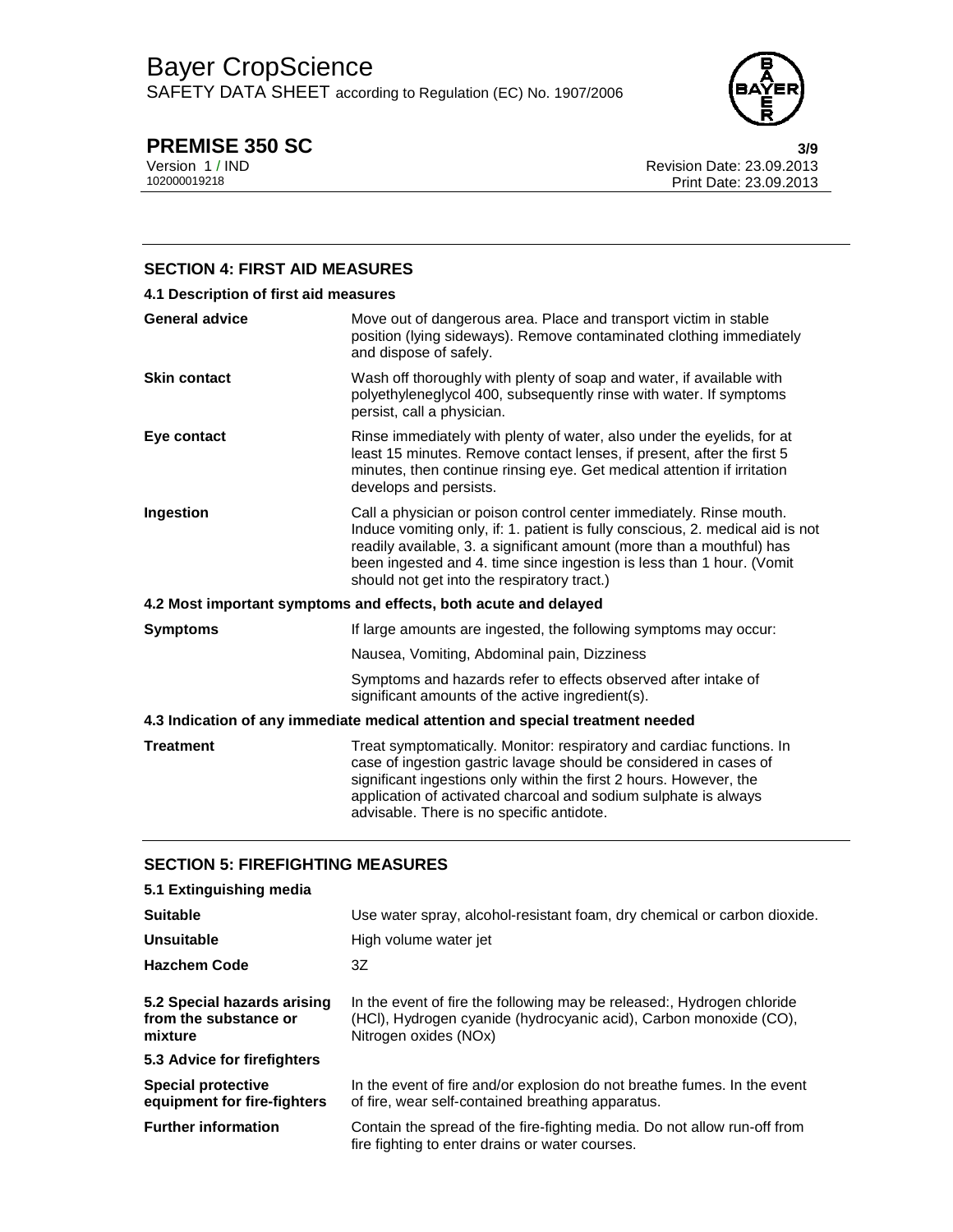SAFETY DATA SHEET according to Regulation (EC) No. 1907/2006



# **PREMISE 350 SC 4/9**

Version 1 / IND Revision Date: 23.09.2013 Print Date: 23.09.2013

# **SECTION 6: ACCIDENTAL RELEASE MEASURES**

## **6.1 Personal precautions, protective equipment and emergency procedures**

| <b>Precautions</b>                                        | Avoid contact with spilled product or contaminated surfaces. Use<br>personal protective equipment.                                                                                                                                                       |
|-----------------------------------------------------------|----------------------------------------------------------------------------------------------------------------------------------------------------------------------------------------------------------------------------------------------------------|
| 6.2 Environmental<br>precautions                          | Do not allow to get into surface water, drains and ground water.                                                                                                                                                                                         |
| 6.3 Methods and materials for containment and cleaning up |                                                                                                                                                                                                                                                          |
| Methods for cleaning up                                   | Soak up with inert absorbent material (e.g. sand, silica gel, acid binder,<br>universal binder, sawdust). Clean contaminated floors and objects<br>thoroughly, observing environmental regulations. Keep in suitable,<br>closed containers for disposal. |
| <b>Additional advice</b>                                  | Check also for any local site procedures.                                                                                                                                                                                                                |
| 6.4 Reference to other<br>sections                        | Information regarding safe handling, see section 7.<br>Information regarding personal protective equipment, see section 8.<br>Information regarding waste disposal, see section 13.                                                                      |

# **SECTION 7: HANDLING AND STORAGE**

# **7.1 Precautions for safe handling**

| Advice on safe handling                                   | Use only in area provided with appropriate exhaust ventilation. For<br>personal protection see section 8.                                                                                                                                                                                            |  |
|-----------------------------------------------------------|------------------------------------------------------------------------------------------------------------------------------------------------------------------------------------------------------------------------------------------------------------------------------------------------------|--|
| <b>Advice on protection</b><br>against fire and explosion | No special precautions required.                                                                                                                                                                                                                                                                     |  |
| <b>Hygiene measures</b>                                   | Avoid contact with skin, eyes and clothing. Keep working clothes<br>separately. Wash hands before breaks and immediately after handling<br>the product. Remove soiled clothing immediately and clean thoroughly<br>before using again. Garments that cannot be cleaned must be<br>destroyed (burnt). |  |
|                                                           | 7.2 Conditions for safe storage, including any incompatibilities                                                                                                                                                                                                                                     |  |
| <b>Requirements for storage</b><br>areas and containers   | Keep containers tightly closed in a dry, cool and well-ventilated place.<br>Store in original container. Store in a place accessible by authorized<br>persons only. Keep away from direct sunlight. Protect from frost.                                                                              |  |
| 7.3 Specific end uses                                     | Refer to the label and/or leaflet.                                                                                                                                                                                                                                                                   |  |

# **SECTION 8: EXPOSURE CONTROLS/PERSONAL PROTECTION**

## **8.1 Control parameters**

| <b>Components</b> | CAS-No.                 | <b>Control parameters</b> | <b>Update</b> | <b>Basis</b> |
|-------------------|-------------------------|---------------------------|---------------|--------------|
| Imidacloprid      | 138261-41-3   0.7 mg/m3 |                           |               | OES BCS*     |
|                   |                         | 'TWA)                     |               |              |

\*OES BCS: Internal Bayer CropScience "Occupational Exposure Standard"

### **8.2 Exposure controls**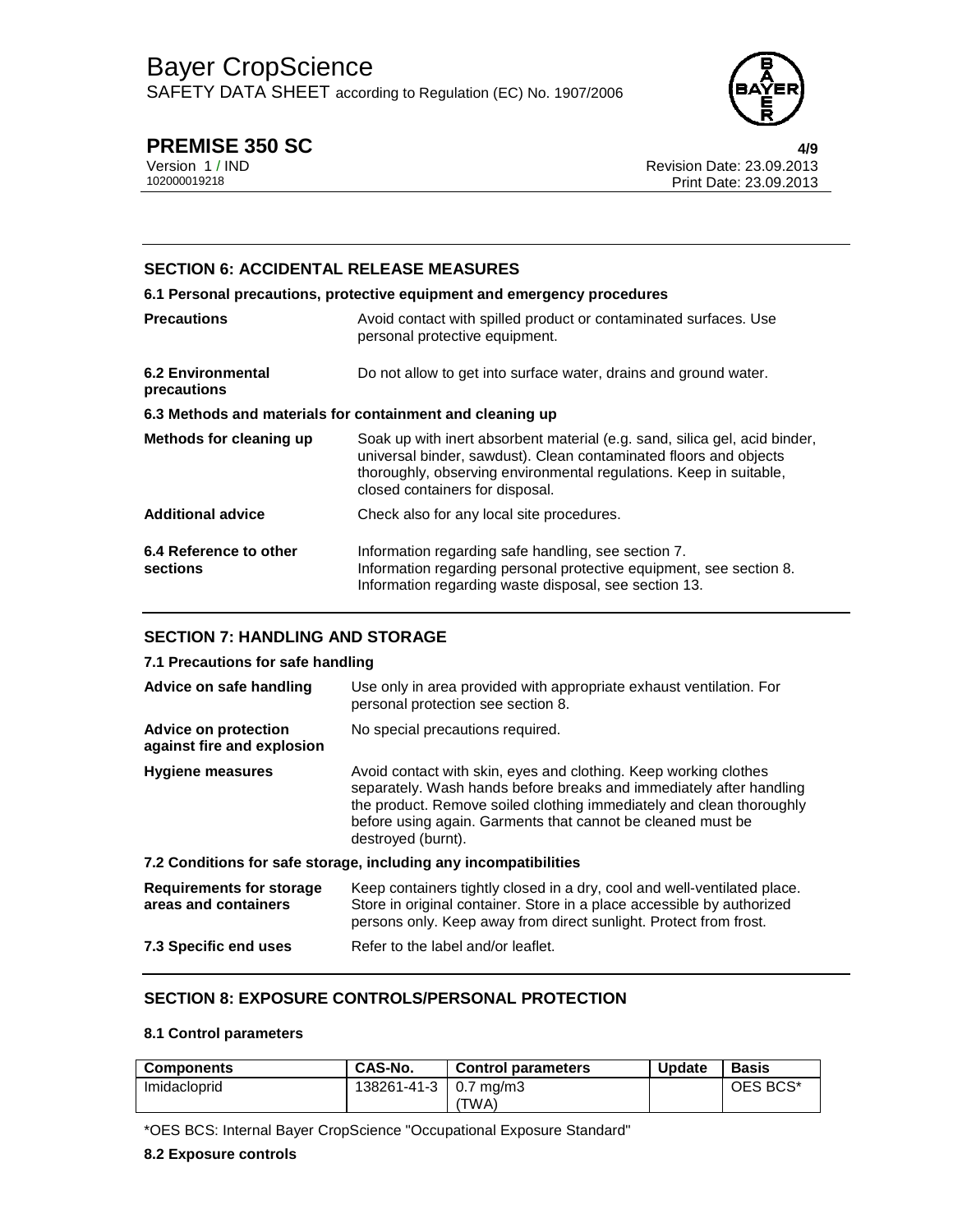SAFETY DATA SHEET according to Regulation (EC) No. 1907/2006



# **PREMISE 350 SC** 5/9

Version 1 / IND Revision Date: 23.09.2013 Print Date: 23.09.2013

## **Personal protective equipment**

In normal use and handling conditions please refer to the label and/or leaflet. In all other cases the following recommendations would apply.

| <b>Respiratory protection</b> | Respiratory protection is not required under anticipated circumstances<br>of exposure.                                                                                                                                                                                                                                                      |
|-------------------------------|---------------------------------------------------------------------------------------------------------------------------------------------------------------------------------------------------------------------------------------------------------------------------------------------------------------------------------------------|
|                               | Respiratory protection should only be used to control residual risk of<br>short duration activities, when all reasonably practicable steps have<br>been taken to reduce exposure at source e.g. containment and/or local<br>extract ventilation. Always follow respirator manufacturer's instructions<br>regarding wearing and maintenance. |
| <b>Hand protection</b>        | Wear CE Marked (or equivalent) nitrile rubber gloves (minimum<br>thickness of 0,4 mm). Wash when contaminated and dispose of when<br>contaminated inside, when perforated or when contamination on the<br>outside cannot be removed. Wash hands frequently and always before<br>eating, drinking, smoking or using the toilet.              |
| Eye protection                | Wear goggles (conforming to $EN166$ , Field of Use = 5 or equivalent).                                                                                                                                                                                                                                                                      |
| Skin and body protection      | Wear standard coveralls and Category 3 Type 6 suit.<br>If there is a risk of significant exposure, consider a higher protective type<br>suit.                                                                                                                                                                                               |
|                               | Wear two layers of clothing wherever possible. Polyester/cotton or                                                                                                                                                                                                                                                                          |
|                               | cotton overalls should be worn under chemical protection suit and<br>should be professionally laundered frequently.                                                                                                                                                                                                                         |
|                               | If chemical protection suit is splashed, sprayed or significantly                                                                                                                                                                                                                                                                           |
|                               | contaminated, decontaminate as far as possible, then carefully remove<br>and dispose of as advised by manufacturer.                                                                                                                                                                                                                         |

# **SECTION 9: PHYSICAL AND CHEMICAL PROPERTIES**

## **9.1 Information on basic physical and chemical properties**

| Form                                              | liquid, suspension                                           |
|---------------------------------------------------|--------------------------------------------------------------|
| Colour                                            | white                                                        |
| Odour                                             | weak, characteristic                                         |
| рH                                                | 7.0 - 8.5 at 100 % (23 °C)                                   |
| <b>Density</b>                                    | ca. 1.15 $q/cm^3$ at 20 °C                                   |
| Water solubility                                  | miscible                                                     |
| <b>Partition coefficient: n-</b><br>octanol/water | Imidacloprid: log Pow: 0.57                                  |
| 9.2 Other information                             | Further safety related physical-chemical data are not known. |

# **SECTION 10: STABILITY AND REACTIVITY**

| <b>10.1 Reactivity</b>         |                                              |
|--------------------------------|----------------------------------------------|
| <b>Thermal decomposition</b>   | Stable under normal conditions.              |
| <b>10.2 Chemical stability</b> | Stable under recommended storage conditions. |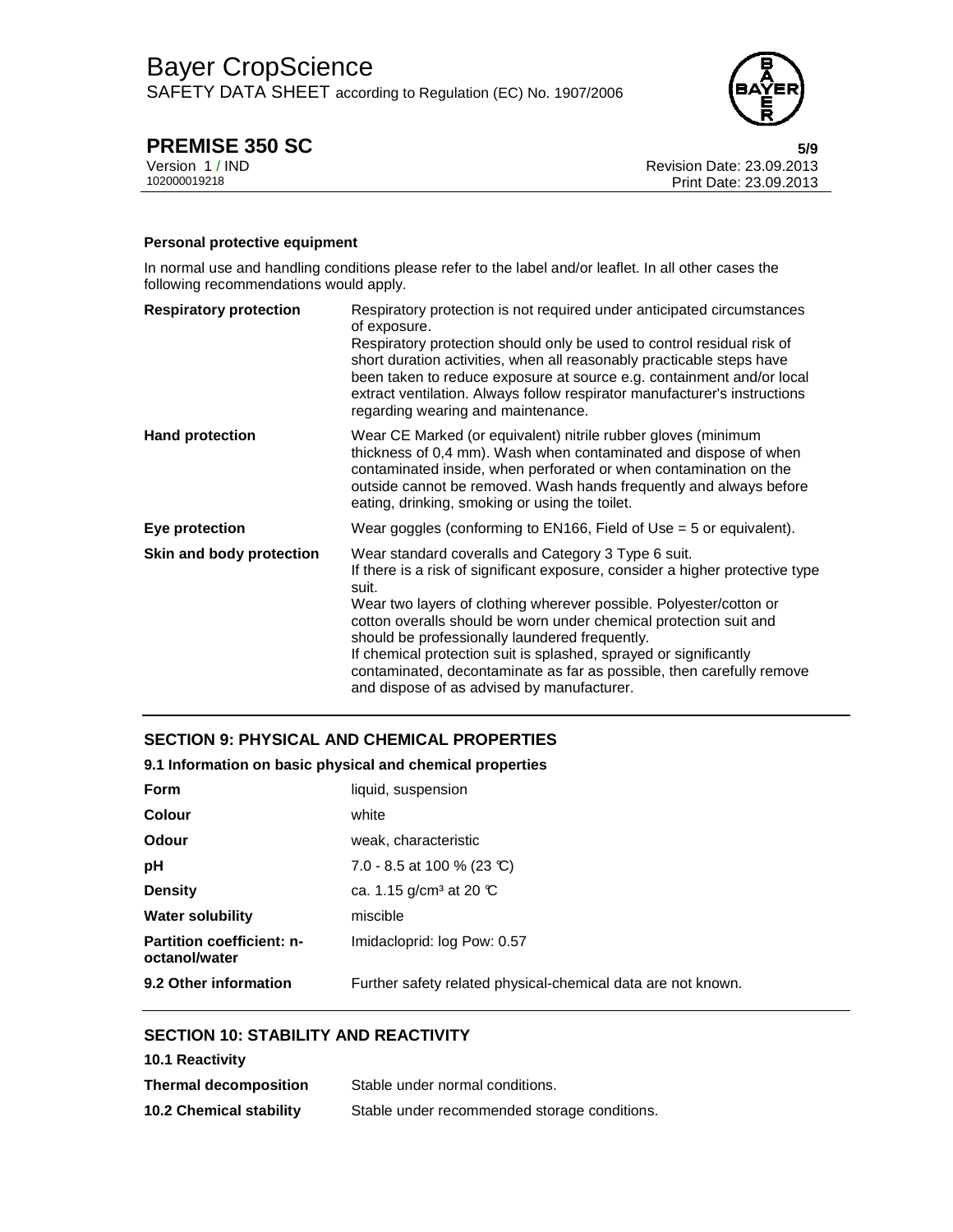SAFETY DATA SHEET according to Regulation (EC) No. 1907/2006



# **PREMISE 350 SC 6/9**

| Version 1/IND |  |  |
|---------------|--|--|
| 102000019218  |  |  |

Revision Date: 23.09.2013 102000019218 Print Date: 23.09.2013

| 10.3 Possibility of<br>hazardous reactions      | No hazardous reactions when stored and handled according to<br>prescribed instructions. |
|-------------------------------------------------|-----------------------------------------------------------------------------------------|
| <b>10.4 Conditions to avoid</b>                 | Extremes of temperature and direct sunlight.                                            |
|                                                 | <b>10.5 Incompatible materials</b> Store only in the original container.                |
| <b>10.6 Hazardous</b><br>decomposition products | No decomposition products expected under normal conditions of use.                      |

# **SECTION 11: TOXICOLOGICAL INFORMATION**

### **11.1 Information on toxicological effects**

| <b>Acute oral toxicity</b>       | LD50 (rat) $>$ 300 - < 2,000 mg/kg<br>Test conducted with a similar formulation.                                                                                                      |
|----------------------------------|---------------------------------------------------------------------------------------------------------------------------------------------------------------------------------------|
| <b>Acute inhalation toxicity</b> | $LC50$ (rat) > 2.743 mg/l<br>Exposure time: 4 h<br>Highest attainable concentration.<br>Determined in the form of a respirable aerosol.<br>Test conducted with a similar formulation. |
| Acute dermal toxicity            | $LD50$ (rat) > 2,000 mg/kg<br>Test conducted with a similar formulation.                                                                                                              |
| <b>Skin irritation</b>           | No skin irritation (rabbit)<br>Test conducted with a similar formulation.                                                                                                             |
| Eye irritation                   | No eye irritation (rabbit)<br>Test conducted with a similar formulation.                                                                                                              |
| <b>Sensitisation</b>             | Non-sensitizing. (mouse)<br>OECD Test Guideline 429, local lymph node assay (LLNA)<br>Test conducted with a similar formulation.                                                      |

#### **Assessment repeated dose toxicity**

Imidacloprid did not cause specific target organ toxicity in experimental animal studies.

#### **Assessment Mutagenicity**

Imidacloprid was not mutagenic or genotoxic based on the overall weight of evidence in a battery of in vitro and in vivo tests.

#### **Assessment Carcinogenicity**

Imidacloprid was not carcinogenic in lifetime feeding studies in rats and mice.

#### **Assessment toxicity to reproduction**

Imidacloprid caused reproduction toxicity in a two-generation study in rats only at dose levels also toxic to the parent animals. The reproduction toxicity seen with Imidacloprid is related to parental toxicity.

#### **Assessment developmental toxicity**

Imidacloprid caused developmental toxicity only at dose levels toxic to the dams. The developmental effects seen with Imidacloprid are related to maternal toxicity.

#### **Further information**

No further toxicological information is available.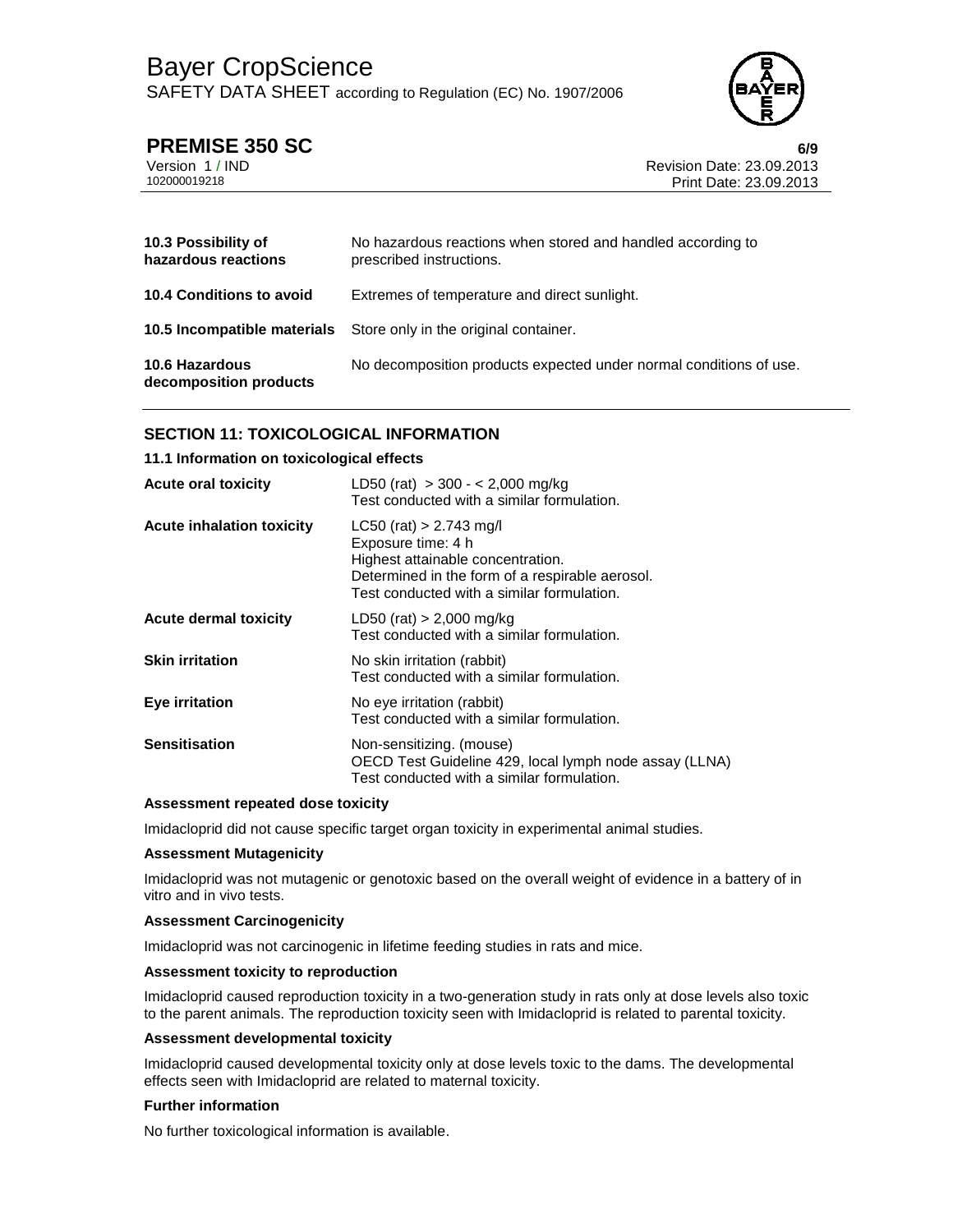SAFETY DATA SHEET according to Regulation (EC) No. 1907/2006



**PREMISE 350 SC 7/9** Version 1 / IND Revision Date: 23.09.2013 Print Date: 23.09.2013

| <b>SECTION 12: ECOLOGICAL INFORMATION</b>   |                                                                                                                                                                                                 |
|---------------------------------------------|-------------------------------------------------------------------------------------------------------------------------------------------------------------------------------------------------|
| 12.1 Toxicity                               |                                                                                                                                                                                                 |
| <b>Toxicity to fish</b>                     | LC50 (Rainbow trout (Oncorhynchus mykiss)) 211 mg/l<br>Exposure time: 96 h<br>The value mentioned relates to the active ingredient imidacloprid.                                                |
| <b>Toxicity to aquatic</b><br>invertebrates | EC50 (Water flea (Daphnia magna)) 85 mg/l<br>Exposure time: 48 h<br>The value mentioned relates to the active ingredient imidacloprid.                                                          |
|                                             | LC50 (Chironomus riparius (non-biting midge)) 0.0552 mg/l<br>Exposure time: 24 h<br>The value mentioned relates to the active ingredient imidacloprid.                                          |
| <b>Toxicity to aquatic plants</b>           | EC50 (Desmodesmus subspicatus) > 10 mg/l<br>Growth rate; Exposure time: 72 h<br>The value mentioned relates to the active ingredient imidacloprid.                                              |
| 12.2 Persistence and degradability          |                                                                                                                                                                                                 |
| <b>Biodegradability</b>                     | Imidacloprid:<br>not rapidly biodegradable                                                                                                                                                      |
| Koc                                         | Imidacloprid: Koc: 225                                                                                                                                                                          |
| 12.3 Bioaccumulative potential              |                                                                                                                                                                                                 |
| <b>Bioaccumulation</b>                      | Imidacloprid:<br>Does not bioaccumulate.                                                                                                                                                        |
| 12.4 Mobility in soil                       |                                                                                                                                                                                                 |
| <b>Mobility in soil</b>                     | Imidacloprid: Moderately mobile in soils                                                                                                                                                        |
| 12.5 Results of PBT and vPvB assessment     |                                                                                                                                                                                                 |
| PBT and vPvB assessment                     | Imidacloprid: This substance is not considered to be persistent,<br>bioaccumulative and toxic (PBT). This substance is not considered to be<br>very persistent and very bioaccumulative (vPvB). |
| 12.6 Other adverse effects                  |                                                                                                                                                                                                 |
| <b>Additional ecological</b><br>information | No other effects to be mentioned.                                                                                                                                                               |

# **SECTION 13: DISPOSAL CONSIDERATIONS**

| 13.1 Waste treatment methods        |                                                                                                                                                                                                                           |
|-------------------------------------|---------------------------------------------------------------------------------------------------------------------------------------------------------------------------------------------------------------------------|
| <b>Product</b>                      | In accordance with current regulations and, if necessary, after<br>consultation with the site operator and/or with the responsible authority,<br>the product may be taken to a waste disposal site or incineration plant. |
| Contaminated packaging              | Not completely emptied packagings should be disposed of as<br>hazardous waste.                                                                                                                                            |
| Waste key for the unused<br>product | 020108 agrochemical waste containing dangerous substances                                                                                                                                                                 |
| Legal basis                         |                                                                                                                                                                                                                           |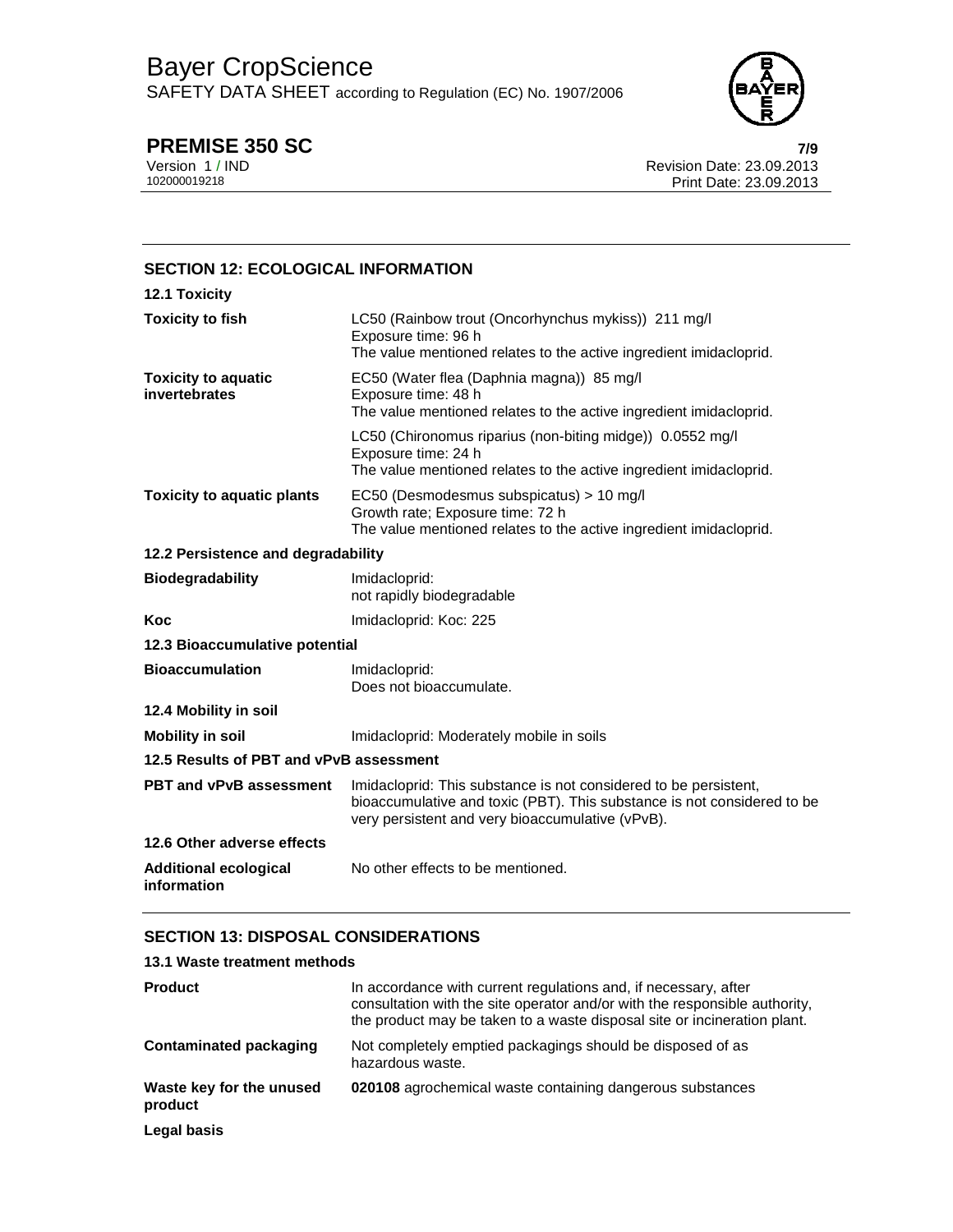SAFETY DATA SHEET according to Regulation (EC) No. 1907/2006



# **PREMISE 350 SC 8/9**

Version 1 / IND Revision Date: 23.09.2013 Print Date: 23.09.2013

### **Waste key in accordance with Schedule I of the Hazardous Waste Rules, 2008 as amended (India - EP Act):**

#### 29.1Process wastes/residues

29.3Date-expired and off-specification pesticides

# **SECTION 14: TRANSPORT INFORMATION**

### **ADR/RID/ADN**

| 14.1 UN number                  | 3082                                                                              |
|---------------------------------|-----------------------------------------------------------------------------------|
| 14.2 Proper shipping name       | ENVIRONMENTALLY HAZARDOUS SUBSTANCE, LIQUID,<br>N.O.S.<br>(IMIDACLOPRID SOLUTION) |
| 14.3 Transport hazard class(es) | 9                                                                                 |
| 14.4 Packing group              | Ш                                                                                 |
| 14.5 Environm. Hazardous Mark   | YES.                                                                              |
| Hazard no.                      | 90                                                                                |
| <b>Hazchem Code</b>             | 3Z                                                                                |
| <b>Tunnel Code</b>              |                                                                                   |

This classification is in principle not valid for carriage by tank vessel on inland waterways. Please refer to the manufacturer for further information.

## **IMDG**

| 14.1 UN number<br>14.2 Proper shipping name | 3082<br>ENVIRONMENTALLY HAZARDOUS SUBSTANCE, LIQUID,<br>N.O.S.<br>(IMIDACLOPRID SOLUTION) |
|---------------------------------------------|-------------------------------------------------------------------------------------------|
| 14.3 Transport hazard class(es)             | 9                                                                                         |
| 14.4 Packing group                          | Ш                                                                                         |
| 14.5 Marine pollutant                       | YES                                                                                       |
| IATA                                        |                                                                                           |
| 14.1 UN number                              | 3082                                                                                      |
| 14.2 Proper shipping name                   | ENVIRONMENTALLY HAZARDOUS SUBSTANCE, LIQUID,<br>N.O.S.<br>(IMIDACLOPRID SOLUTION)         |
| 14.3 Transport hazard class(es)             | 9                                                                                         |
| 14.4 Packing group                          | Ш                                                                                         |
| 14.5 Environm. Hazardous Mark               | YES                                                                                       |

#### **14.6 Special precautions for user**

See sections 6 to 8 of this Safety Data Sheet.

**14.7 Transport in bulk according to Annex II of MARPOL 73/78 and the IBC Code**  No transport in bulk according to the IBC Code.

# **SECTION 15: REGULATORY INFORMATION**

**15.1 Safety, health and environmental regulations/legislation specific for the substance or mixture** 

#### **Further information**

WHO-classification: II (Moderately hazardous)

**Labeling according to Insecticide Rules 1971 as amended. (INDIA)**